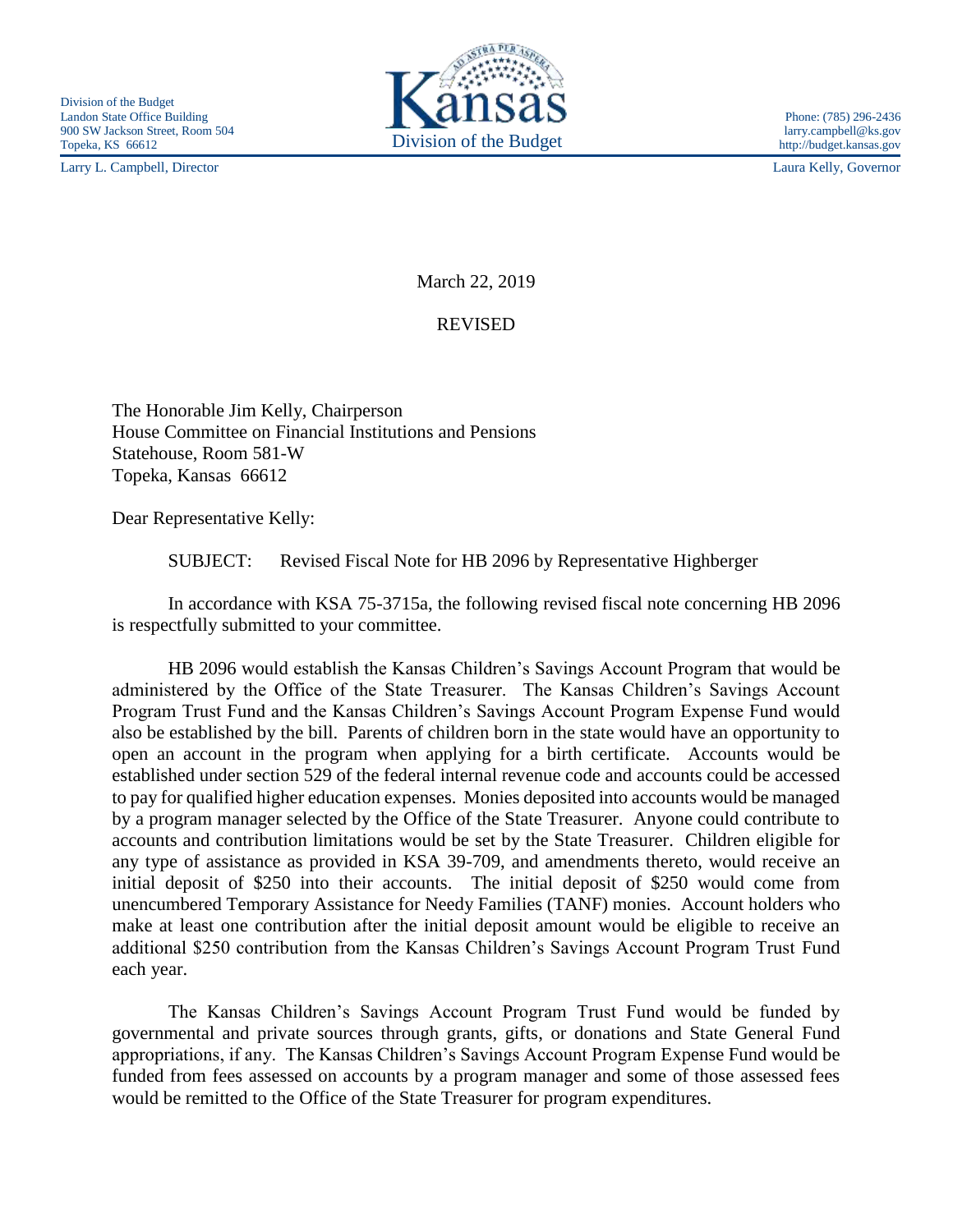The bill would allow eligible taxpayers to claim a new non-refundable income tax credit for 70.0 percent of all donations to the Kansas Children's Savings Account Program Trust Fund. Tax credits would not be allowed to exceed \$5.0 million in any given tax year. Any unused tax credits would be allowed to be carried forward into future tax years. The tax credit would be available to taxpayers that pay the individual income tax, corporation income tax, financial institutions privilege tax, and the insurance premiums tax. The Department of Revenue would have the authority to adopt rules and regulations to implement the new tax credit.

Enactment of HB 2096 would have a fiscal effect on several state agencies including the Office of the State Treasurer, Department for Children and Families (DCF), Department for Health and Environment (KDHE), Insurance Department, Office of the State Bank Commissioner, Department of Administration, Board of Regents, and Department of Revenue.

The Office of the State Treasurer estimates enactment of the bill would increase expenditures by \$200,000 in FY 2019 and the agency would request that amount come from the State General Fund. The \$200,000 would be used as "seed money" to begin establishing the program. The Office estimates enactment of the bill would require the agency to hire an additional 1.00 FTE Public Service Administrator to administer the program with a base salary of \$47,022 to \$59,910. Over time, the program would become self-supporting by assessing fees on account holders. The agency did not estimate when the program would become self-sustaining.

According to the Department for Children and Families, enactment of the bill would increase expenditures by \$96.2 million from all funding sources, including \$93.2 million from the State General Fund in FY 2020. For FY 2021, the agency estimates increased expenditures totaling \$28.7 million from all funding sources, including \$27.5 million from the State General Fund. DCF estimates that the bill would establish accounts for all children eligible for public assistance, not just TANF or Medicaid eligible children. DCF further notes that TANF monies are allowable for the purposes set forth in the bill. However, TANF monies could only be used for TANF eligible children. Non-TANF children that are eligible for public assistance are estimated by the agency to total 372,732 in FY 2020 (372,732 children X \$250 = \$93,183,000). This includes 263,545 current non-TANF cases and 109,187 new non-TANF cases. DCF estimates approximately 109,967 new non-TANF children per year in FY 2021 and beyond  $(109.967 \times $250 =$ \$27,491,750). The estimate assumed that non-TANF eligible children would have their accounts funded through the State General Fund, while TANF eligible children would have their accounts funded through TANF. The agency estimates 11,762 TANF children would be eligible for accounts in FY 2020, this includes 6,358 current TANF children and 5,404 new TANF children  $(11,762 \text{ children X } $250 = $2,940,500)$ . For FY 2021 and beyond, the agency estimates 4,864 new TANF eligible children per year (4,864 children X \$250 = \$1,216,000).

KDHE estimates enactment of the bill would increase agency expenditures from the State General Fund by \$51,000 in FY 2020 to make modifications to the Vital Statistics Integrated Information System (VSIIS). Modifications would include posting a new form to the VSIIS, restructuring birth data fields to accommodate requirements of the bill and changing the issuance and filing processes which includes coding. Additionally, KDHE would need to develop an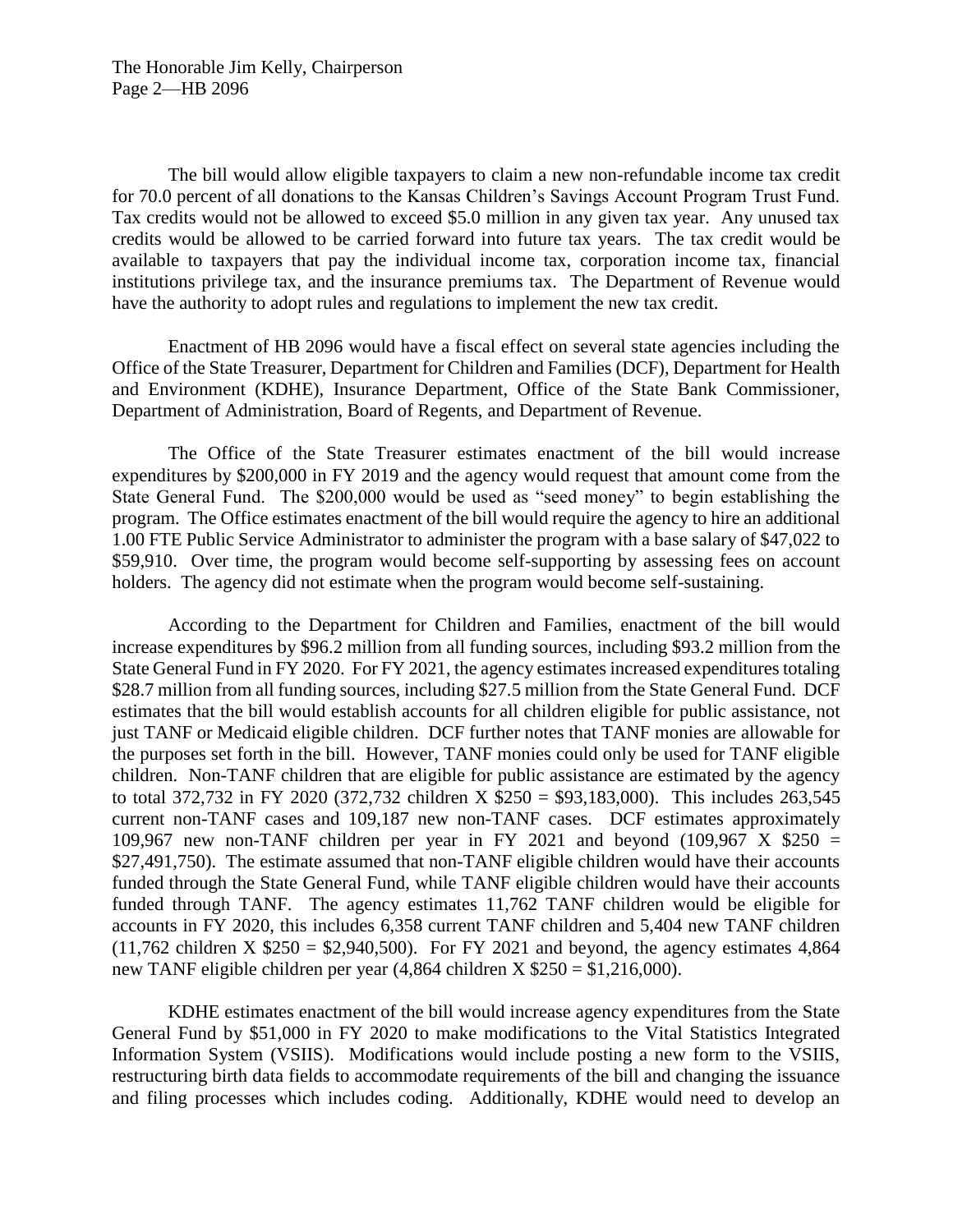The Honorable Jim Kelly, Chairperson Page 3—HB 2096

exporting process to send all birth records, if consent is given by the parent, to the Office of the State Treasurer to set up a savings account on behalf of the child.

The Insurance Department estimates the bill could reduce receipts going to the State General Fund as certain receipts relate to insurance premium taxes. However, the reduction in State General Fund receipts cannot be estimated. The Office of the State Bank Commissioner notes the agency assesses fees on certain financial institutions and those fees are assessed based on the total institutional assets. The bill would allow certain financial institutions to make donations to the Kansas Children's Savings Account Program Trust Fund and those donation amounts would be deducted from institutional assets. Reducing assets would result in a slightly lower fee being assessed, causing a negligible reduction in fee receipts collected by the Office. Conversely, the bill also has the potential to increase institutional assets, resulting in slightly higher fee being assessed, if a state-charted bank would hold deposits for this new program.

Enactment of the bill would also allow authorized payroll deductions to be made from salary and wages of state officers and employees for the Kansas Children's Savings Program. The Department of Administration indicates this would increase agency expenditures by \$25,368 in FY 2019 and by \$5,760 in FY 2020, all from agency fee funds. Cost estimates are the result of making system changes, including ongoing costs related to initiating, reconciling and remitting on-going payroll deductions. Of the amounts estimated, the agency indicates \$5,760 would be ongoing and become a part of the agency's base budget. The estimated increase in expenditures could be absorbed within the agency's existing resources.

The Board of Regents indicates enactment of the bill could encourage more families to save for postsecondary educational expenses. More families saving for postsecondary education could lead to more students attending postsecondary education in the future. If more students are enrolled in postsecondary education, universities may gain additional tuition revenue. However, the Board cannot estimate how the bill would affect enrollment at universities and, consequently, cannot estimate the bill's fiscal effect on tuition revenues.

The Department of Revenue does not have data on how many taxpayers would claim this new tax credit to provide an accurate estimate of the fiscal effect of the bill; however, the amount of tax credits that could be claimed would be capped at \$5.0 million in any one tax year. The Department of Revenue indicates that it would require a total \$602,080 from the State General Fund in FY 2020 to implement the bill and to modify the automated tax system. The required programming for this bill by itself would be performed by existing staff of the Department of Revenue and outside contract programmer services. In addition, if the combined effect of implementing this bill and other enacted legislation exceeds the Department's programming resources, or if the time for implementing the changes is too short, additional expenditures for outside contract programmer services beyond the Department's current budget may be required. Since the original fiscal note was issued, the Department of Revenue lowered its estimate on administrative costs needed to implement the bill.

The Department of Administration indicates that adjusting state income tax collections has the potential to have a fiscal effect on the amount of revenue collected from its debt setoff program.